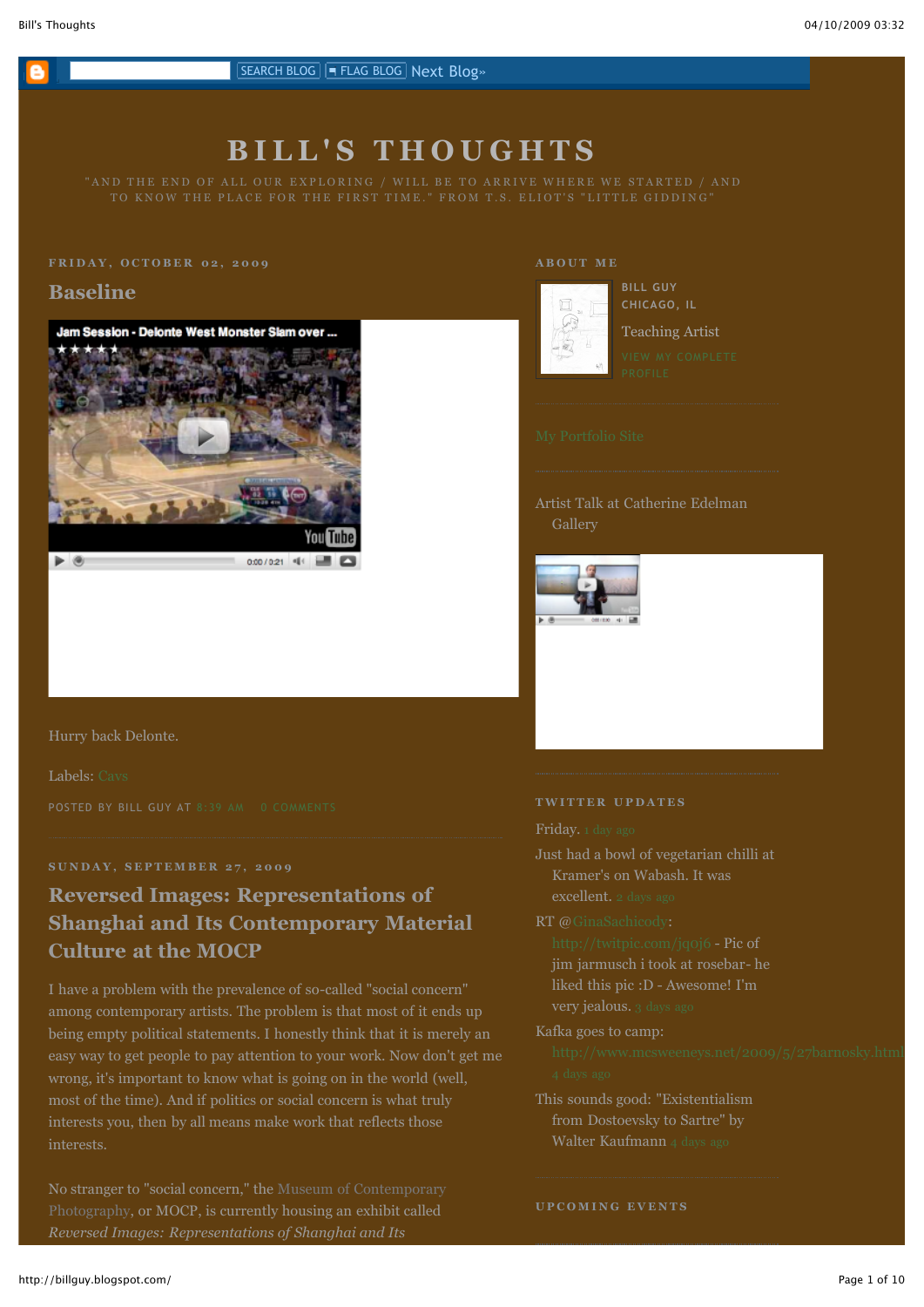*Contemporary Material Culture*. Everyone tells me what China is growing at an alarming rate, is on the verge of being a world super power, and that we should know all about it. So I went to check out what the MOCP had to offer, gritting my teeth on the way there, of course. I was, however, pleasantly surprised. I encountered a range of artistic approaches, including photography, video, sculpture, and installation. And along with that I encountered a range of ideas, including history, sociology, and urban planning. Some work was academic, others were playful, and most of the work succeeded in adding a wrinkle to my understanding of Chinese society and culture. These three works were my favorites:

In the museum's first-floor east gallery is a sculpture by David Cotterrell titled *South Facing*:



David Cotterrell, *South Facing*, 2005.

The title is derived from the Chinese dictate that "each new building be at least 15 degrees south-facing, reflecting the emperor's palaces in which private quarters faced south and the less valued courtiers' rooms faced east or west." As a red-blooded American champion of democracy, the uniformity of the all white buildings made me think of the restrictions of a communist society (I think that might be sarcasm? ). The small scale made the rows of small building situated on the gallery floor seem quite fragile. The only thing preventing me from stomping on them was a thin white cord. The single light that illuminated the model city created an eerie atmosphere, or "the aura of a silent funerary monument" as described by the curatorial statement. If I were to design this sculpture, I would of added tiny little people on the ground in-between the rows of buildings. But that's my bias, of course.

In that same room is a sculpture by Su Chang titled *Citylife really makes your life better?*:

#### **C U R R E N T E V E N T S**

#### **R E C E N T E V E N T S**

- *The Chicago Project III: Selections from our Online Gallery*, 10th - Sept. 4th, 2009.
- *Finding Walden Solo Exhibition*, May 22-August 1, 2009.
- *Marwen Art Fair*, [Marwen](http://www.marwen.org/site/epage/14149_431.htm), Nov. 7- 10, 2008.

- *[Artist Talk](http://edelmangallery.com/Artist_Talk/Chicago_Project_3/guyvideo.htm)*, Catherine Edelman
- *The Chicago Project*, Catherine [Edelman Online Gallery, Ong](http://www.edelmangallery.com/guy.htm)oing.

#### **N O W R E A D I N G**



#### **N O W L I S T E N I N G**

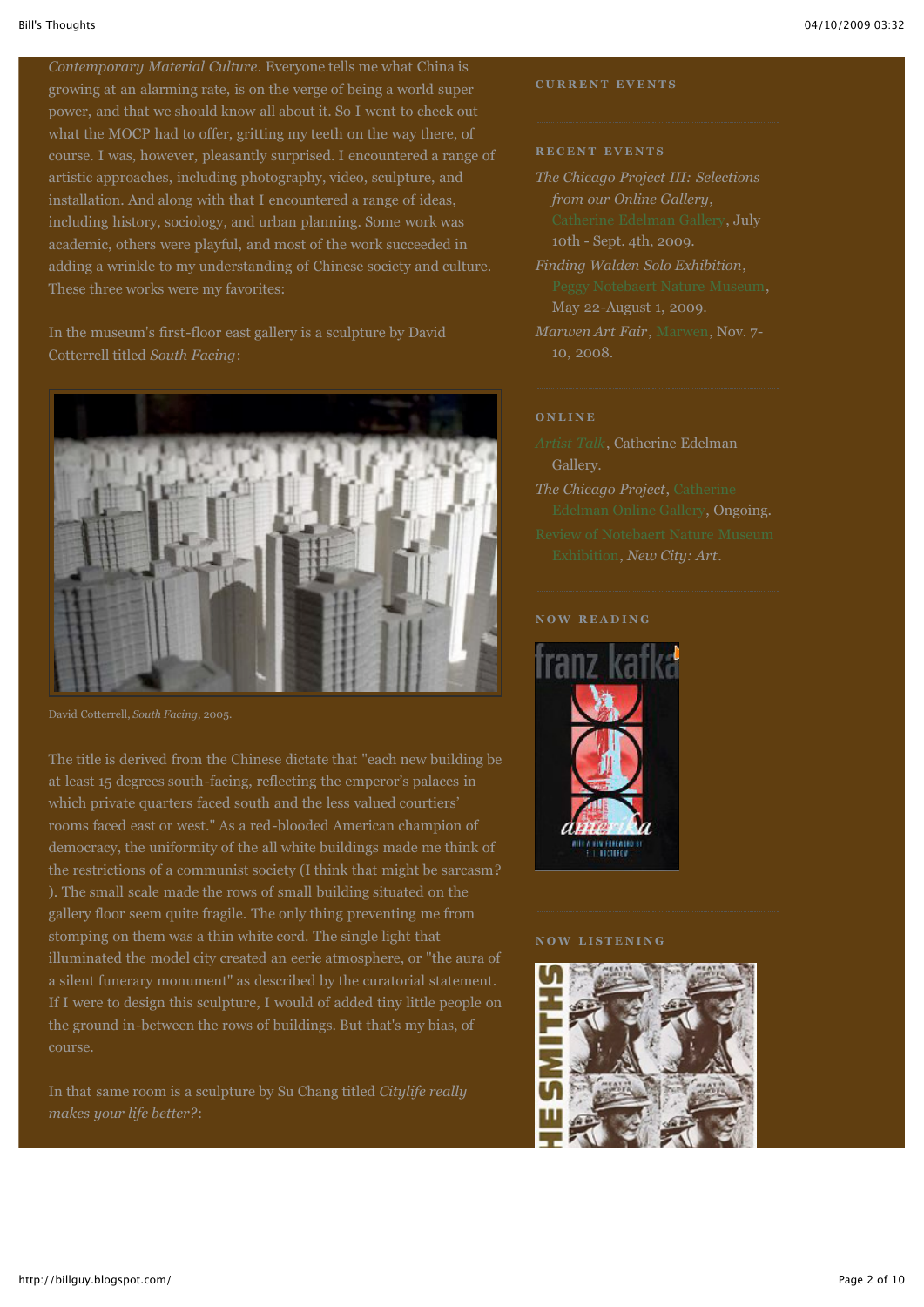

Su Chang, *Citylife Really Makes your Life Better?*, 2008.

This sculpture is a replica of the older homes that are being torn down in Shanghai to make room for new development. How does the artist feel about this transition? That is for the viewer to decide. But seeing the home isolated on a museum pedestal gave me an uneasy feeling. As I looked closer, I noticed that the skin of the building was torn back, revealing the bare plumbing underneath. Progress can be good, but this replica of a deteriorating building could act as a metaphor for the general entropy of contemporary Chinese culture. Far to often a sense of history and culture is lost all in the name of progress. It's interesting to think about this model home in juxtaposition to the pristine white buildings of the Cotterrell work. In the Cotterrell work, which represents the present, the buildings are all pristine and white, though uniform. In Su Chang's sculpture, the building is crumbling, but it is an individual.

Zhang Qing's work uses a series of video monitors along with a number of still photographs from the video:



Zhang Qing, *603 Football Field*, 2006..

In both the video and stills, a group of Chinese youth play soccer in a small Shanghai apartment. As a Chicago-transplant, I understand the yearning for space and freedom that the curatorial statement points out. Having grown-up with a big back yard, farm land just down the



#### **INFLUENCES**





Robert Adams, from the book *The New West*